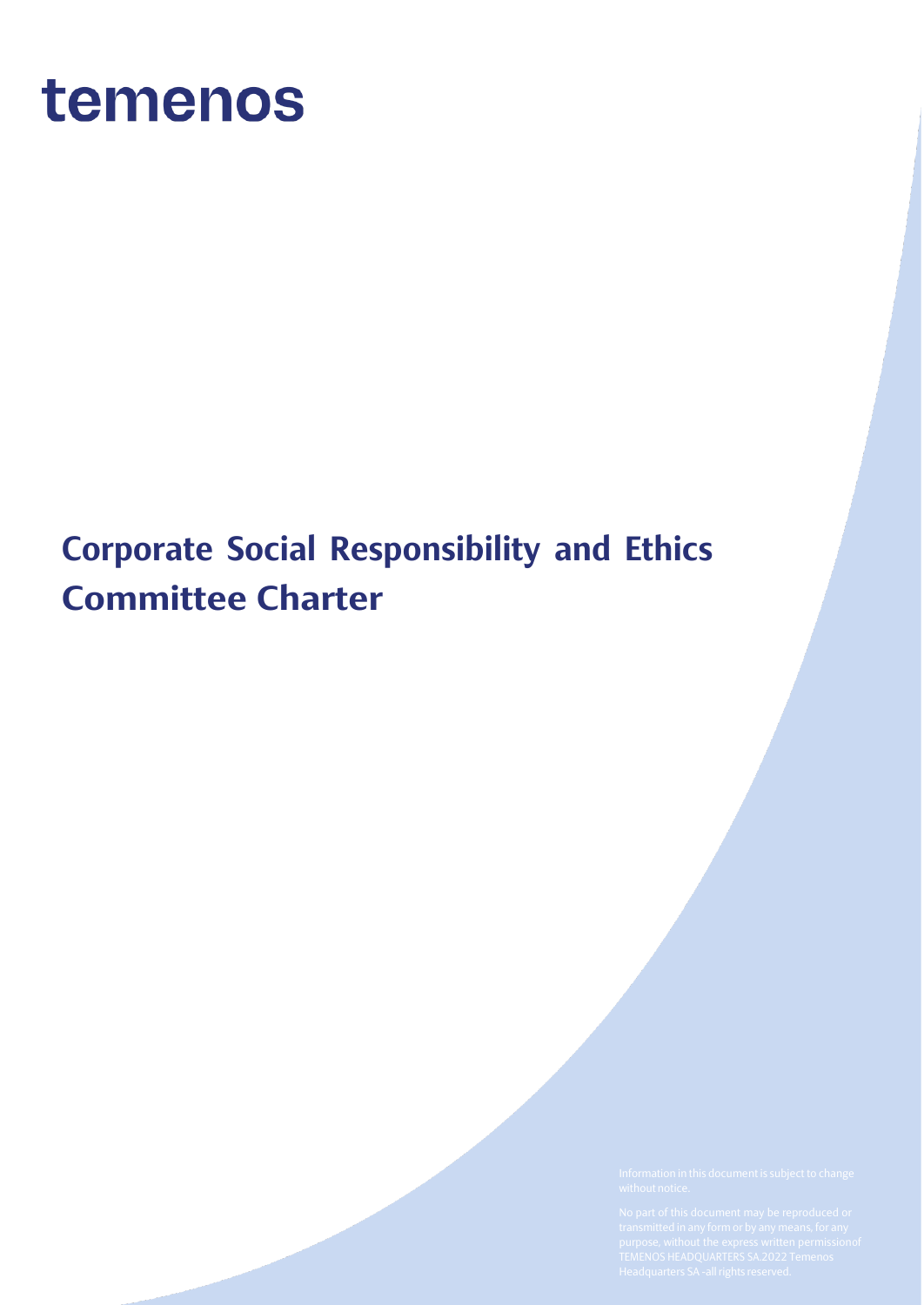# **Table of Contents**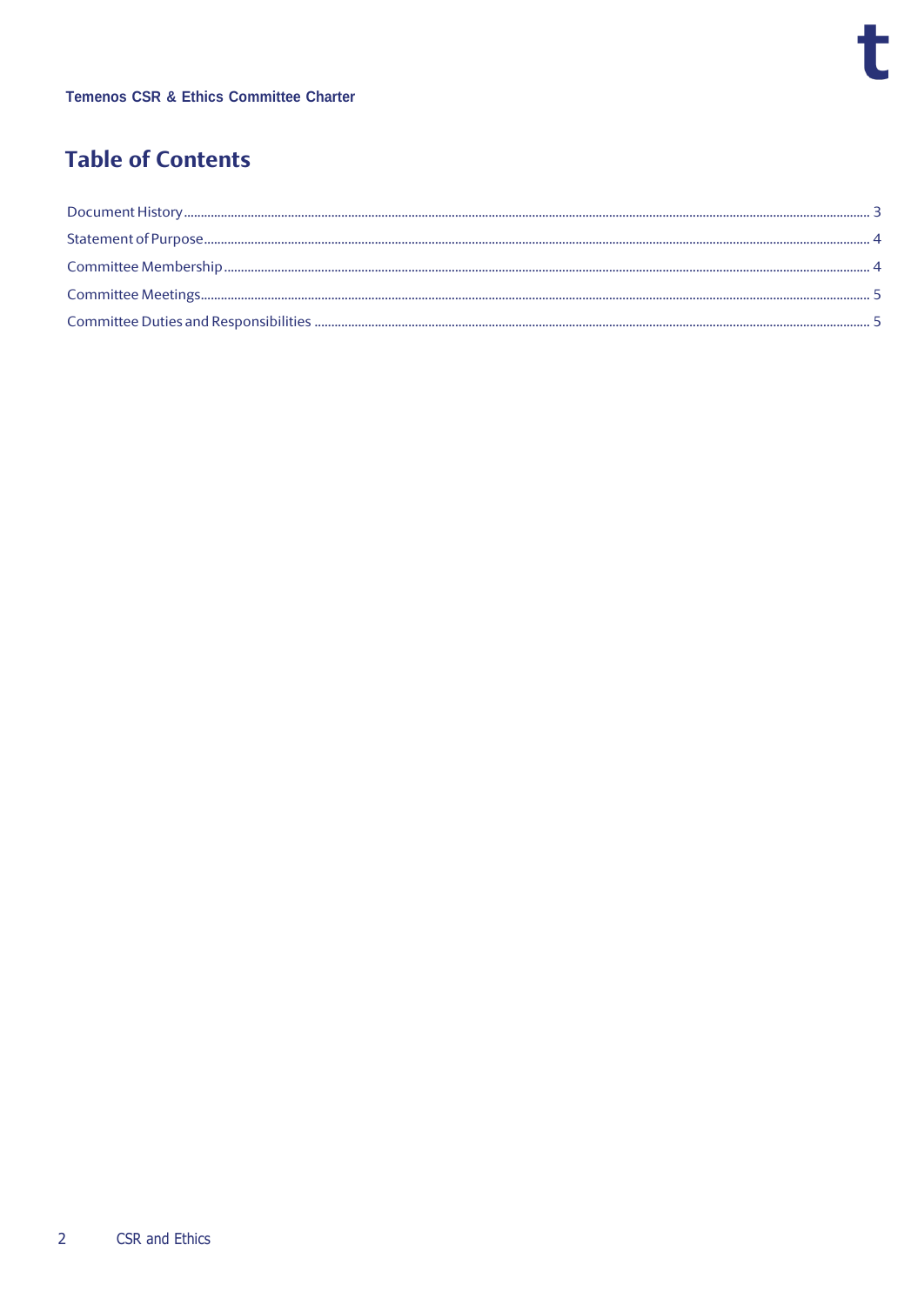## <span id="page-2-0"></span>**Document History**

| Author             | Version | <b>Date</b>       |
|--------------------|---------|-------------------|
| <b>Petr Mandik</b> | v. 1.0  | <b>July 2016</b>  |
| Kalliopi Chioti    | v. 1.1  | January 2017      |
| Kalliopi Chioti    | v. 2.0  | April 2019        |
| Kalliopi Chioti    | v.3.0   | <b>June 2019</b>  |
| Kalliopi Chioti    | v.4.0   | April 2020        |
| Kalliopi Chioti    | v. 4.1  | April 2021        |
| Kalliopi Chioti    | v. 4.2  | September 2021    |
| Kalliopi Chioti    | v. 5.0  | <b>March 2022</b> |
| Kalliopi Chioti    | v. 5.1  | <b>June 2022</b>  |

#### Comments:

- v.2 April 2019: Updated to reflect the recent organizational changes at the Group level.
- v.3 June 2019: Updated to reflect the recent organizational changes at the Group level.
- v.4 April 2020: Updated to reflect the recent organizational changes at the Group level.
- v.4.1 April 2021: Annual update: No changes.
- v.4.2 September 2021: Updated to reflect expansion of membership & changes of corporate titles.
- v. 5.0 March 2022: Updated to reflect the recent organizational changes at the Group level.
- v. 5.1 June 2022: Updated to reflect the recent organizational changes at the Group level and with new Temenos logo.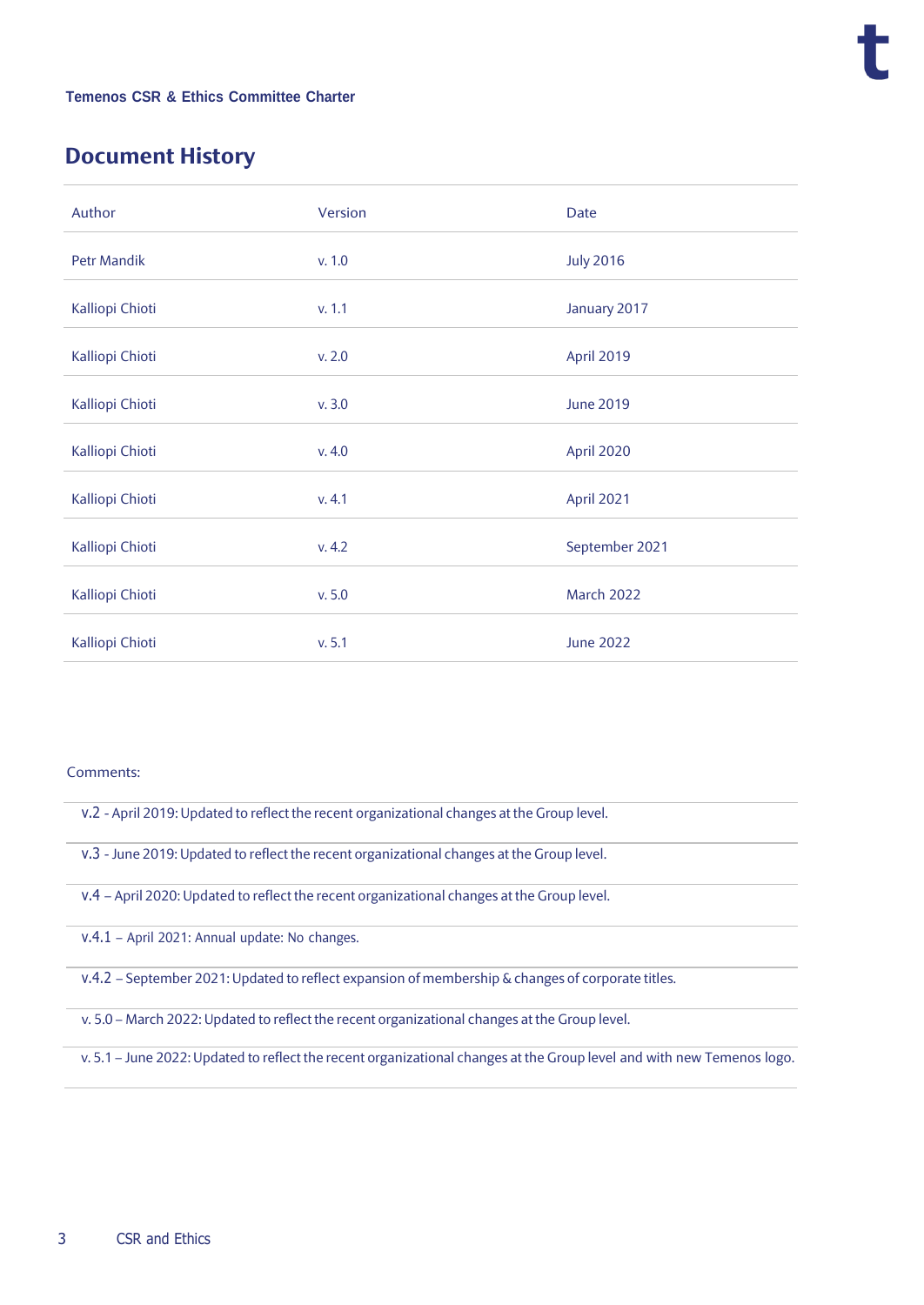### **TEMENOS AG**

# **CORPORATE SOCIAL RESPONSIBILITY AND ETHICS COMMITTEE CHARTER**

#### <span id="page-3-0"></span>**Statement of Purpose**

Temenos is committed to achieving business excellence and long-term value through superior financial performance while operating responsibly and with integrity, honoring ethical values and respecting its stakeholders, communities and the environment. In essence, the company aims to be open, accountable and responsive to stakeholder concerns and grow its business in a way that has value for everyone connected to it. Thus, Temenos management actively supports sustainability, corporate responsibility and compliance with its Business Code of Conduct. The purpose of CSR & Ethics Committee is to oversee Management's ("Management" includes members of Temenos senior management tasked with or who contribute to, activities of Temenos related to ESG/CSR & Ethics) efforts to foster a culture of Sustainability, Responsibility and Ethics within the company. The Committee's role is one of oversight, recognizing that Management is responsible for instilling Temenos' values throughout the employee population.

The CSR & Ethics committee will *inter alia*:

- Identify general and specific ESG/CSR & Ethics risks and opportunities, including climate, water and biodiversity– related ones, present in the Company;
- **•** Foster a proactive approach to communication and implementation of the Business Code of Conductand other policies;
- **E** Assist Management and the Board of Directors in establishing an appropriate "tone at the top" and promoting a strong culture of ethical and responsible behavior throughout the Company;
- **•** Facilitate the development, articulation, implementation and operation of an effective CSR & Ethics strategy;
- Make recommendations on measures the Company will take to achieve the objective of integrating theCSR & Ethics strategy into the corporate strategy, facilitating a sustainable culture within the Company;
- Monitor compliance with the Business Code of Conduct:
- **Establish a written CSR and Ethics Charter;**
- **EXECT:** Assist Management in promoting a company culture that encourages responsible and ethical conduct;
- Consider and resolve issues of interpretation regarding any aspect of the Company's CSR & Ethics strategy;
- <span id="page-3-1"></span>Perform relevant functions and responsibilities as may be delegated to it from time to time by the Company's Board of Directors.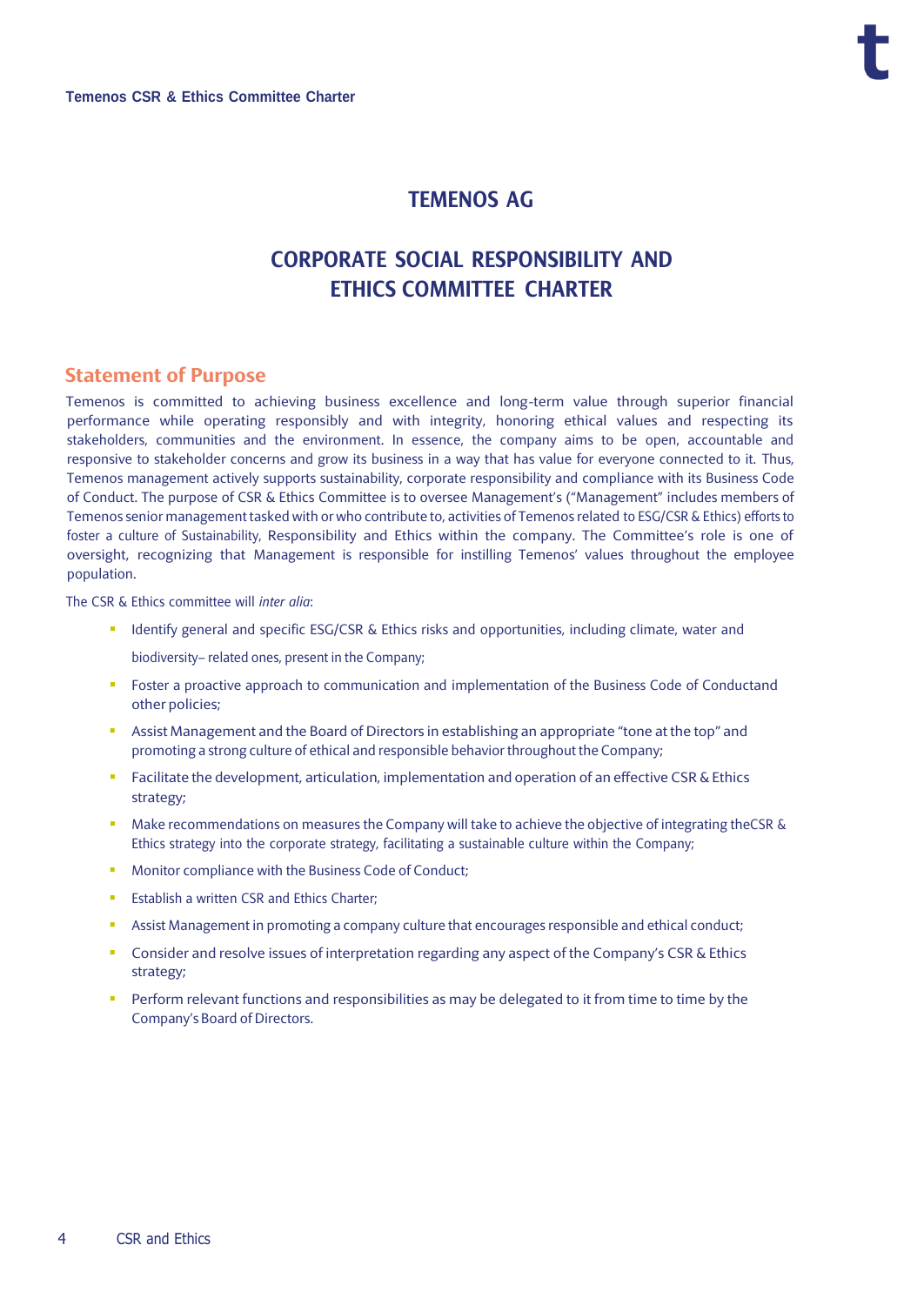#### **Temenos CSR & Ethics Committee Charter**

#### **Committee Membership**

The membership of the CSR & Ethics Committee shall be selected to provide a broad connection across the functions and organizations of Temenos, ensuring all the voices of internal and external stakeholders are taken into account. The Committee shall be chaired by the Chief Executive Officer. At the current time, the Committee consists of the following members:

- Chief Executive Officer (Chairman of the Committee)
- Chief Legal Officer (Deputy Chairperson of the Committee)
- **Chief ESG Officer (Secretary)**
- Chief People Officer
- **•** Chief Information and Security Officer
- **Group Financial Controller**
- **Chief Marketing Officer**
- Chief Risk Officer
- **Chief Strategy Officer**
- Group Head of Internal Audit

Members of the CSR & Ethics Committee shall be appointed and may be replaced or removed by the Chief Executive Officer or the Board of Directors. Members may voluntarily resign from their position as a Member of the Committee.

A majority of members of the CSR & Ethics Committee will form a quorum. Concurrence of a majority of the quorum is required for actions to be taken. Written minutes shall be kept and maintained by the Committee Secretary forall formal meetings of the Committee, and shall be communicated to the external statutory auditor. In the unlikely event of an absence, the member cannot be replaced by any other person. The respective member shall be updated by the Committee Secretary and/or through the Committee minutes.

The Committee may invite to its meetings other members of the Board, members of the Company management or outside experts or such other persons as the Committee deems appropriate.

#### <span id="page-4-0"></span>**Committee meetings**

The CSR & Ethics Committee meets quarterly. More regular meetings may be held where circumstances require (e.g. important projects or initiatives, workload, availability) and extraordinary meetings may be held of 48 hour notices where urgent circumstances may require (e.g. violations of Business Code of Conduct) Any member of theCommittee can request the Secretary to call an extraordinary meeting. Meetings may be held in person or via other methods of connectivity (conference call, phone).

#### <span id="page-4-1"></span>**Committee Duties and Responsibilities**

The responsibilities of the Committee include the following:

- Oversee Global ESG/CSR & Ethics efforts with the objective of ensuring that the Company has established written policies, guidelines, standards and reporting in compliance with the laws, rules and regulations of the countries in which it operates and in accordance with internationally recognized standards, meeting the expectations of all its stakeholders.
- Ensure the written policies, guidelines and standards are reviewed and updated periodically.
- Regularly report to the Board of Directors on its own performance and progress against targets, but at least annually.